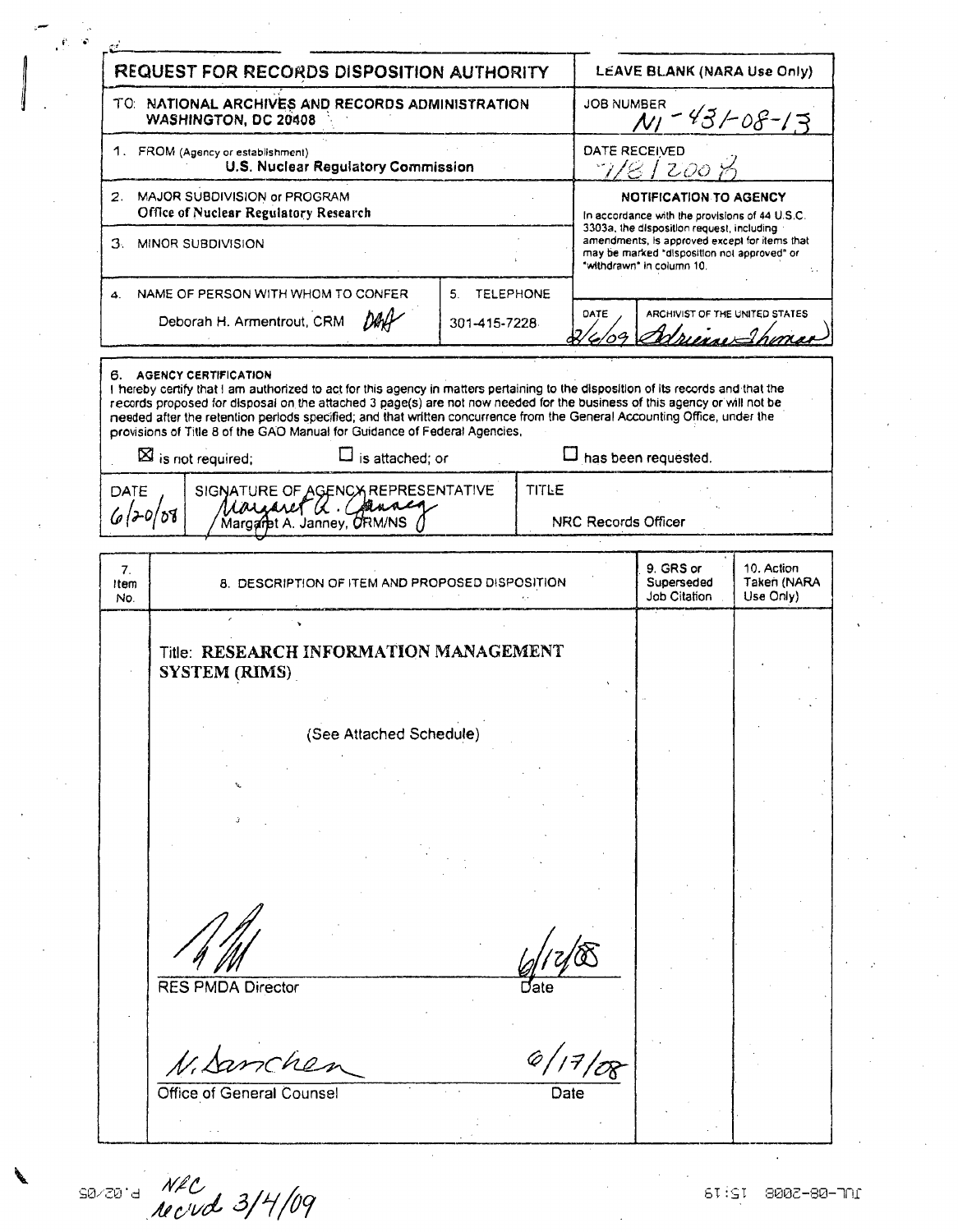# <sup>U. S.</sup> Nuclear Regulatory Commission<br>RESEARCH INFORMATION MANAGEMENT SYSTEM (RIMS)

# RESEARCH INFORMATION **MANAGEMENT** SYSTEM **(RIMS)**

The Research information Management System is a password protected database used to store and manage a convenience copy of information about the Office of Nuclear Regulatory Research (RES) procurement activities and associated funding in one system. RIMS provides an internal tracking system providing high-level working information for use by the RES technical, procurement and budget staff.

RIMS contains information concerning project status and budget /finances for RES activities. The official NRC records are contained in the Federal Financial System, (FFS) or in ADAMS or another approved record keeping system.

### 44,,Inputs/Source Documents

t to RIMS is information contained in other NRC or RES information systems. Financial I 'jK• " information (program values, commitments and obligations) is obtained from FFS (Federal Financial System), and procurement information (project descriptions, associated deliverables, funding documentation, and status) are obtained from records in ADAMS or another NRC record keeping  $\forall$  ( $\downarrow$   $\downarrow$   $\downarrow$ system.

Disposition: TEMPORARY. Inputs to RIMS are cut off after data entry and the inputs are verified to be correct. The information may be destroyed at cut off or when no longer required for business<br>purposes. [GRS 20, Item 2.b]<br> $(5.85-3.0)$ , Item 2.b] purposes. [GRS 20, Item 2.b]

#### 2) Master File.

Information contained in RIMS includes:

- **0** Financial Information
	- **\*** Budget allocation
	- Committed and obligated funds
- Procurement
	- Contractor or Agency (e.g., DOE)
	- Commercial contract number or DOE work order number
	- Job Code Number
	- **"** Dates of performance
	- Scope of Work
	- Project Status and Deliverables
	- **0** Project Manager Name and Contact information
	- Project Schedule
	- Deliverables

Disposition: TEMPORARY. Cut off data related to each project when its contract is closed. Destroy the information 2 years after cut off,

## 3) Outputs -- System Reports

Reports created from the information in RIMS are used for the administration of the RES programs. Standard reports are available in the following focus areas:

- **"** Planning,
- Financial.
- Administrative, and
- Change Request.

Disposition: TEMPORARY. Cut off and destroy when no longer required for business purposes.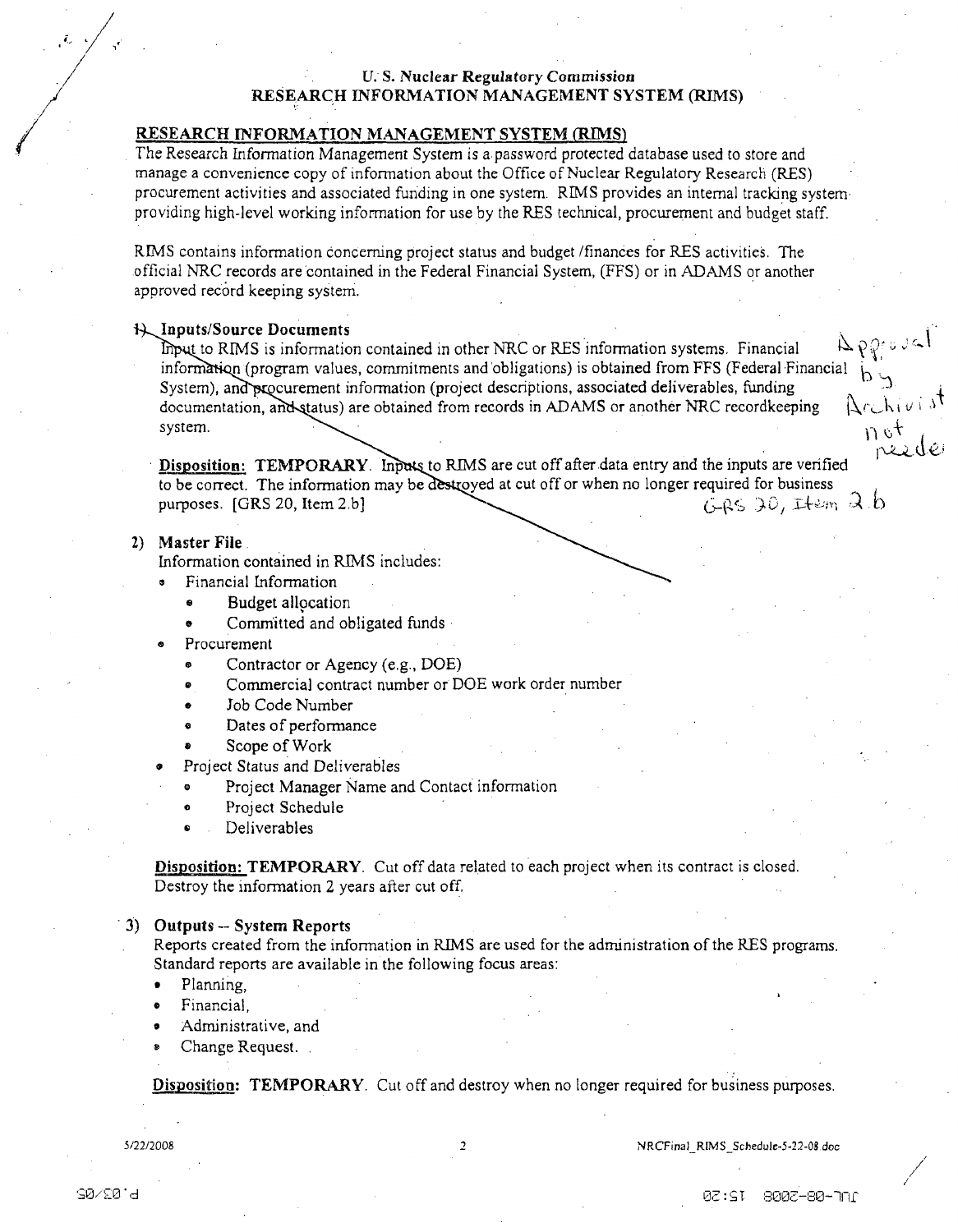## 4) RIMS System Documentation

System Documentation has been developed for RIMS in accordance with NUREG/BR-0167, "Software Quality Assurance Program & Guidelines". The following work products are typical of the documentation developed and stored in Rational ClearCase.

- Data Dictionary
- Build and Installation Instructions
- Logical Design
- Online Help
- Operational Support Guide
- Physical Design
- Project Action Plan
- Project Charter
- Tactical Integration Plan
- Test Plan
- Training Material
- User Guide

 $1283000$ 

Disposition: TEMPORARY. Retain current revisions of these records in a controlled repository (e.g., Rational ClearCase or ADAMS) until development is complete and the software is operational. Transfer the final approved versions and subsequent revisions of these documents to ADAMS, or other currently approved record keeping system, in a format acceptable to the ADAMS Administrators and Records Officer. Destroy or delete when documents are superseded or obsolete or upon the authorized deletion of the master file or database. [GRS 20, Itsm 11.a]  $GRS \otimes Q_a \perp \text{Im } \mathbf{Q}_a$ 

À